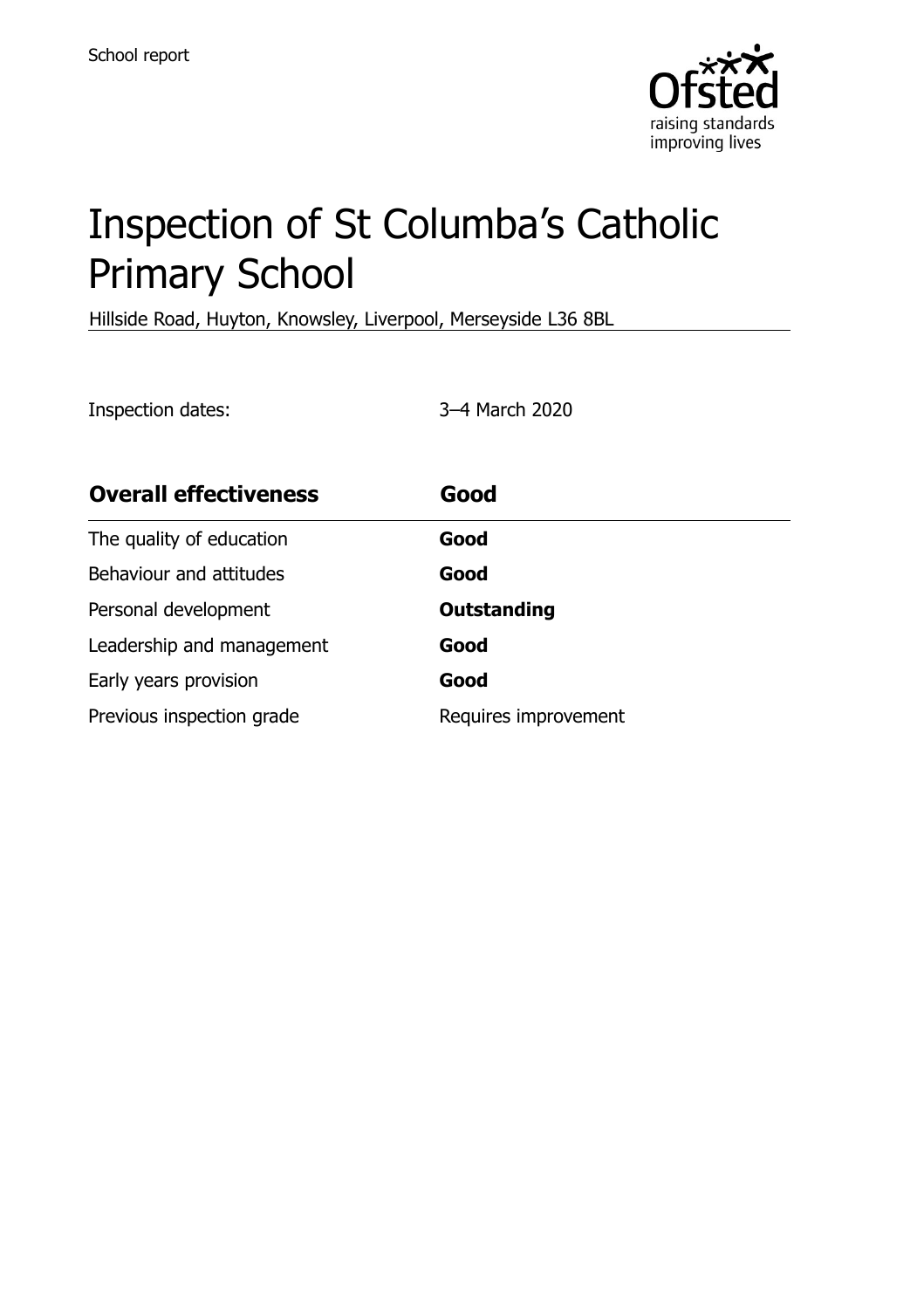

## **What is it like to attend this school?**

Pupils are at the heart of everything that the school does. They are happy and enjoy learning in a school where they feel safe and secure. Parents and carers who spoke with us agreed with this view. The relationships between adults and pupils are supportive and caring.

Pupils live up to the high expectations that teachers have of them. They want pupils to achieve well. The school has improved rapidly since the last inspection. Pupils now benefit from an ambitious curriculum which is accessible to all, including pupils with special educational needs and/or disabilities (SEND).

Pupils have wonderful opportunities to develop personally. Staff go the extra mile to help pupils develop their talents and interests. Pupils contribute to their community and to the life of the church. Pupils who spoke with us said that they believe that there is no limit to what they are capable of achieving.

Pupils behave well. They move around the school in an orderly manner. Pupils respect their teachers. They listen carefully to instructions and get on with their work. Bullying is not tolerated at St Columba's. Pupils are confident that it is rare. They know that if it did happen, their teachers would put a stop to it straight away.

#### **What does the school do well and what does it need to do better?**

Since the school was last inspected, leaders have made improvements to the curriculum. This curriculum is broad and balanced, including in the early years. Leaders have identified the key knowledge and skills in each subject they want pupils to acquire by the end of each year. Subject leaders have set out these expectations in clear curriculum plans for teachers to follow.

Teachers plan lessons that help pupils to know more and remember more. Pupils can remember what they had learned in previous lessons, in almost all subjects. However, some pupils could not recall previous learning in science and geography.

Leaders have provided additional training for staff in the teaching of phonics. This has improved the phonics curriculum. Phonics is taught right from the start. Staff take swift action to support pupils who are falling behind. In 2019, significant cohort issues adversely affected the proportion of pupils who reached the expected standard in the phonics screening check. Inspection evidence shows that current pupils are achieving well in phonics. This includes pupils with SEND. However, occasionally, adults do not pronounce letter sounds clearly when they are teaching phonics. When this happens, it hampers pupils' learning.

Pupils across the school develop a love of reading. Teachers choose high-quality texts for pupils to read in class. Pupils talk enthusiastically about their favourite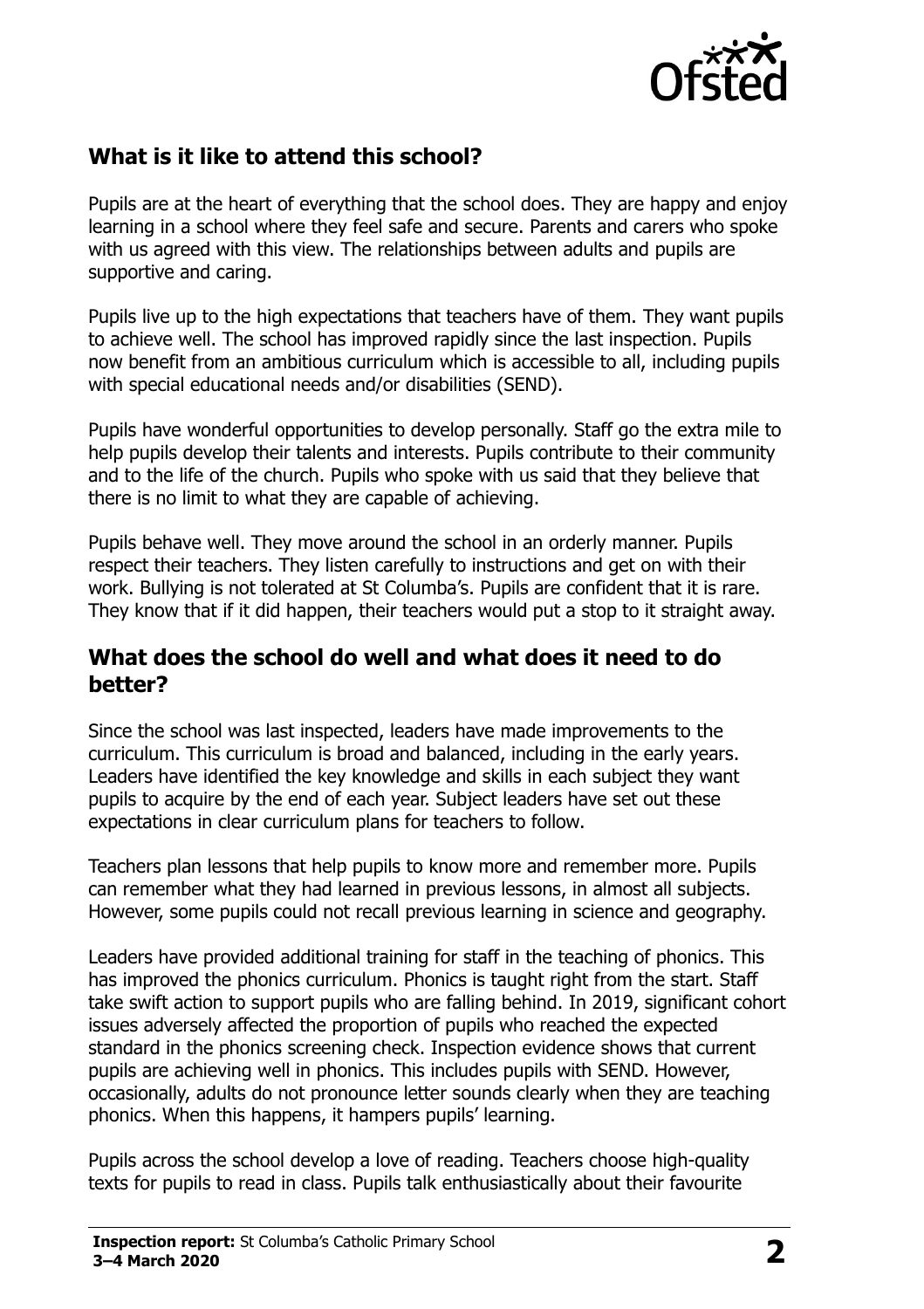

books and authors. Pupils achieve well in reading at the end of key stage 1 and key stage 2.

Pupils, including those in the early years, said that learning in mathematics is 'fun'. They could explain what they had been learning. Leaders make sure that teachers have strong subject knowledge in mathematics. Teachers use this knowledge to plan lessons that build up pupils' knowledge and skills. As a result, pupils achieve well in mathematics.

The curriculum in science meets the expectations of the national curriculum. Pupils particularly enjoy the practical activities that their teachers sometimes provide. They say that these activities help them to remember their learning. However, teachers do not always implement the science curriculum in a way that engages pupils. This is also the case for the geography curriculum. When this happens, pupils find it harder to remember what they have learned.

Pupils enjoy physical education (PE). They develop confidence in their movements and use the space safely. Pupils can explain how their skills have developed and improved over time. Teachers adapt lessons so that all pupils can participate and succeed in PE.

Pupils are keen to learn and this is reflected in their behaviour in lessons. They understand the importance of attending school on a regular basis.

Children thrive in the early years. They achieve well. Well-trained staff take every opportunity to develop and extend children's language skills. For example, staff read stories to children that introduce them to plenty of new words. Children learn to count accurately and to recognise shapes. Most children are well prepared for Year 1.

Leaders ensure that pupils with SEND receive effective and timely support. This enables them to take part in all aspects of the curriculum.

The school's provision for pupils' personal development is excellent. Pupils are ambitious and have high aspirations for the future. They excel in sport and music. Pupils develop strong relationships with local police and contribute to the community. British values are threaded through all aspects of the school's work. Pupils are extremely well prepared for life outside school in modern Britain.

### **Safeguarding**

The arrangements for safeguarding are effective.

Leaders and governors understand the risks and dangers that pupils face outside school. They make sure that the curriculum teaches pupils how to keep themselves safe. Pupils know how to keep themselves safe online, and who to speak to if they are worried.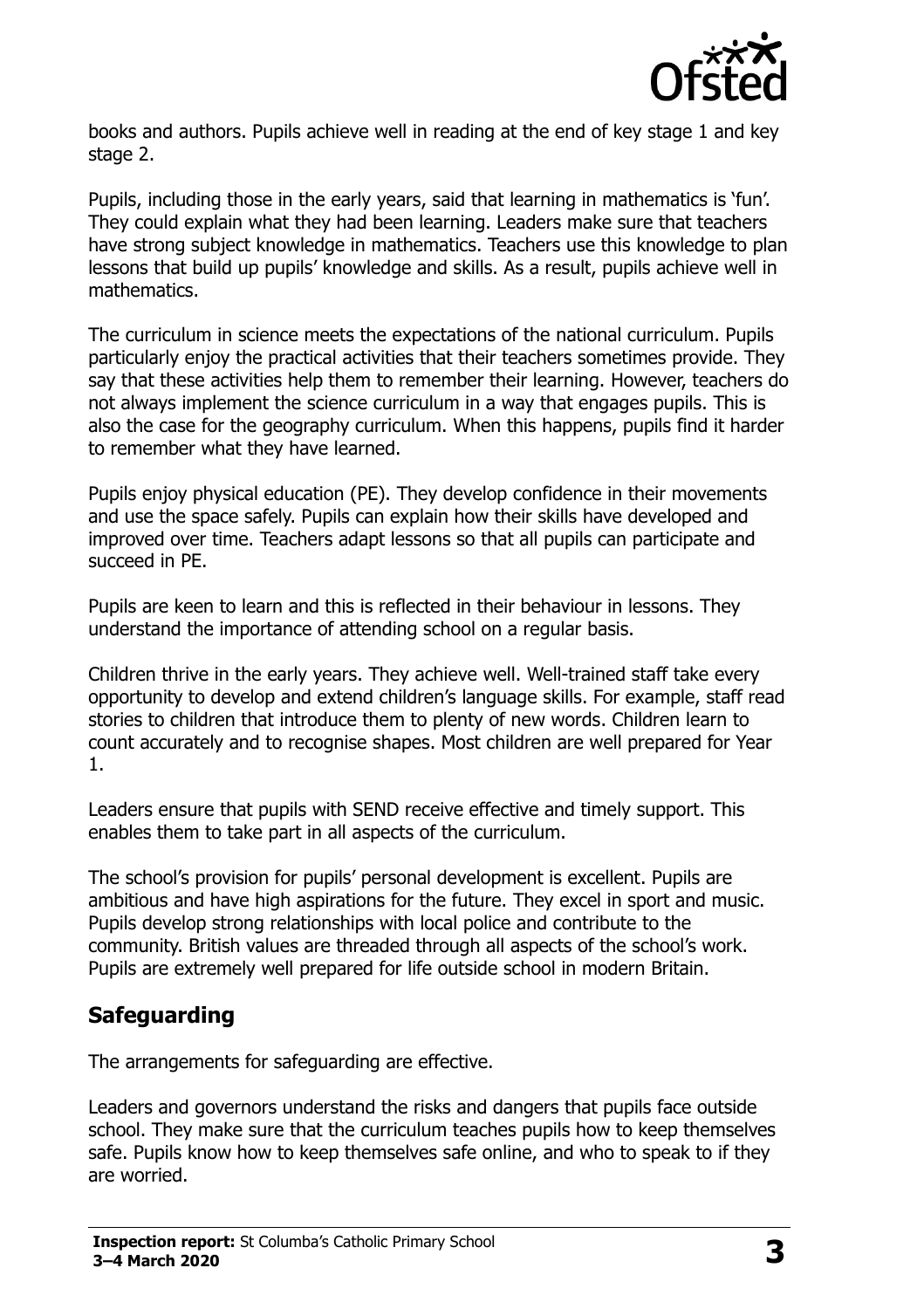

Leaders have made sure that all staff have a range of safeguarding training. This helps staff to be vigilant for signs of harm. There are clear procedures for staff to report any concerns. Staff understand and use these procedures well. Pupils and families facing challenging circumstances receive good levels of support.

# **What does the school need to do to improve?**

#### **(Information for the school and appropriate authority)**

- Occasionally, the activities that teachers provide in geography or science are not planned well enough to help pupils retain their knowledge over time. When this happens, some pupils struggle to remember their earlier learning in these subjects. Leaders now need to ensure that teaching in these subjects is more carefully designed so that pupils across the school build and retain knowledge securely.
- Leaders have improved teachers' and staff members' subject knowledge in phonics. Almost all staff use this strong subject knowledge consistently. However, occasionally some staff still pronounce letter sounds incorrectly when they are teaching phonics. When this happens, it hampers pupils' own ability to segment and blend the sounds in words. Leaders now need to ensure that these remaining inconsistencies are eliminated, so that all pupils benefit from good phonics teaching.

### **How can I feed back my views?**

You can use [Ofsted Parent View](http://parentview.ofsted.gov.uk/) to give Ofsted your opinion on your child's school, or to find out what other parents and carers think. We use Ofsted Parent View information when deciding which schools to inspect, when to inspect them and as part of their inspection.

The Department for Education has further quidance on how to complain about a school.

If you are the school and you are not happy with the inspection or the report, you can [complain to Ofsted.](http://www.gov.uk/complain-ofsted-report)

# **Further information**

You can search for [published performance information](http://www.compare-school-performance.service.gov.uk/) about the school.

In the report, '[disadvantaged pupils](http://www.gov.uk/guidance/pupil-premium-information-for-schools-and-alternative-provision-settings)' refers to those pupils who attract government pupil premium funding: pupils claiming free school meals at any point in the last six years and pupils in care or who left care through adoption or another formal route.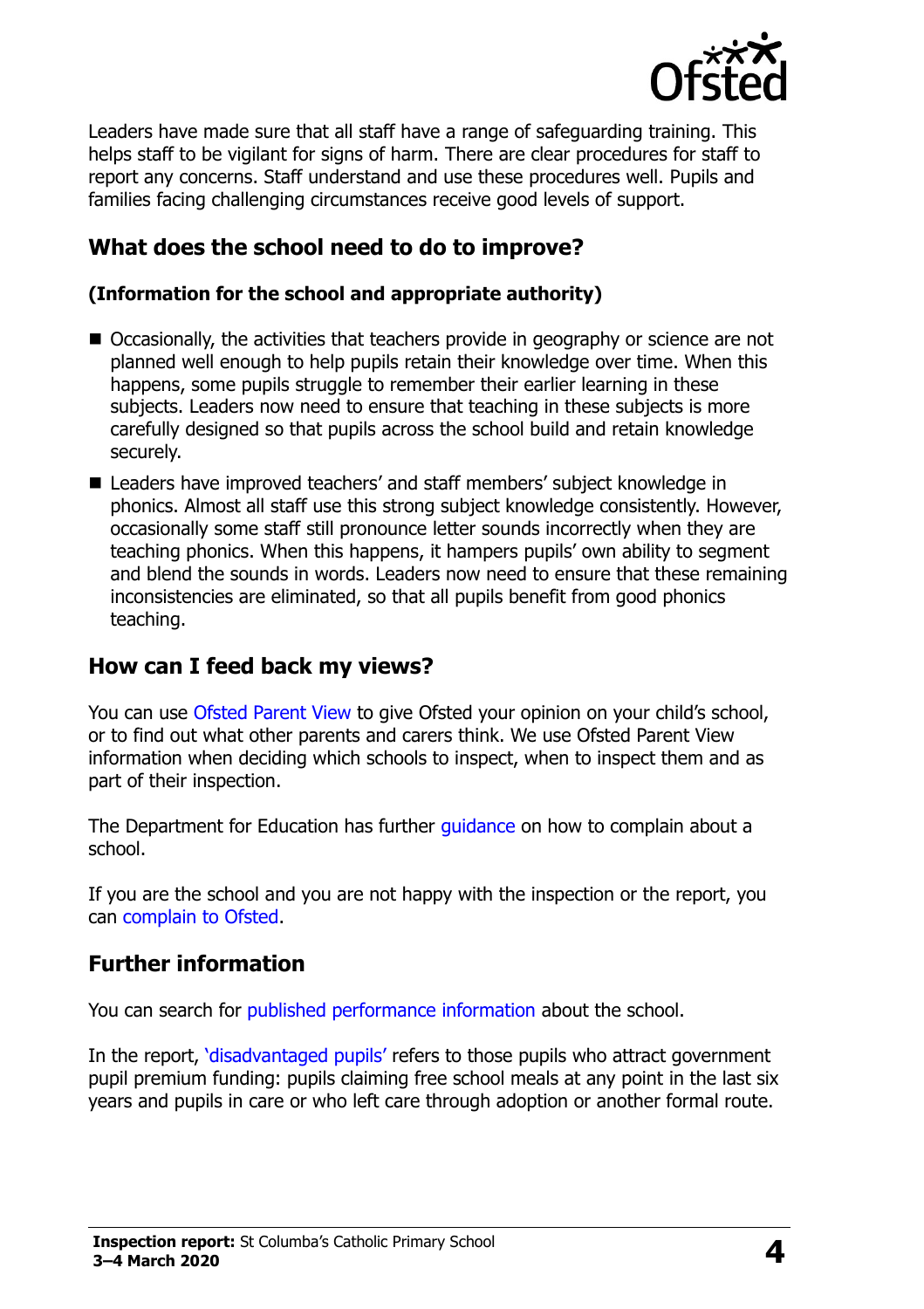

## **School details**

| Unique reference number             | 104480                                                            |
|-------------------------------------|-------------------------------------------------------------------|
| <b>Local authority</b>              | Knowsley Metropolitan Borough Council                             |
| <b>Inspection number</b>            | 10135048                                                          |
| <b>Type of school</b>               | Primary                                                           |
| <b>School category</b>              | Voluntary aided                                                   |
| Age range of pupils                 | 3 to 11                                                           |
| <b>Gender of pupils</b>             | Mixed                                                             |
| Number of pupils on the school roll | 220                                                               |
| <b>Appropriate authority</b>        | The governing body                                                |
| <b>Chair of governing body</b>      | Fr Chris McCoy                                                    |
| <b>Headteacher</b>                  | Margaret Evans                                                    |
| Website                             | stcolumbasknowsley.co.uk                                          |
| Date of previous inspection         | 21-22 February 2018, under section 5 of<br>the Education Act 2005 |

# **Information about this school**

- A new deputy headteacher was appointed in September 2019. A new chair has been appointed to the governing body since the last inspection.
- The school's most recent section 48 inspection of religious education took place in June 2019.

### **Information about this inspection**

We carried out this inspection under section 5 of the Education Act 2005.

- We met with members of the governing body, senior leaders, subject leaders and staff. We also took account of the 14 responses to Ofsted's staff online survey.
- The lead inspector spoke with representatives from the local authority and from the local schools consortium.
- We spoke with pupils in meetings and during lessons. We also spoke with them at break and at lunchtime. We spoke with some parents at the end of the school day. We took account of the 13 responses to Ofsted's online questionnaire, Parent View.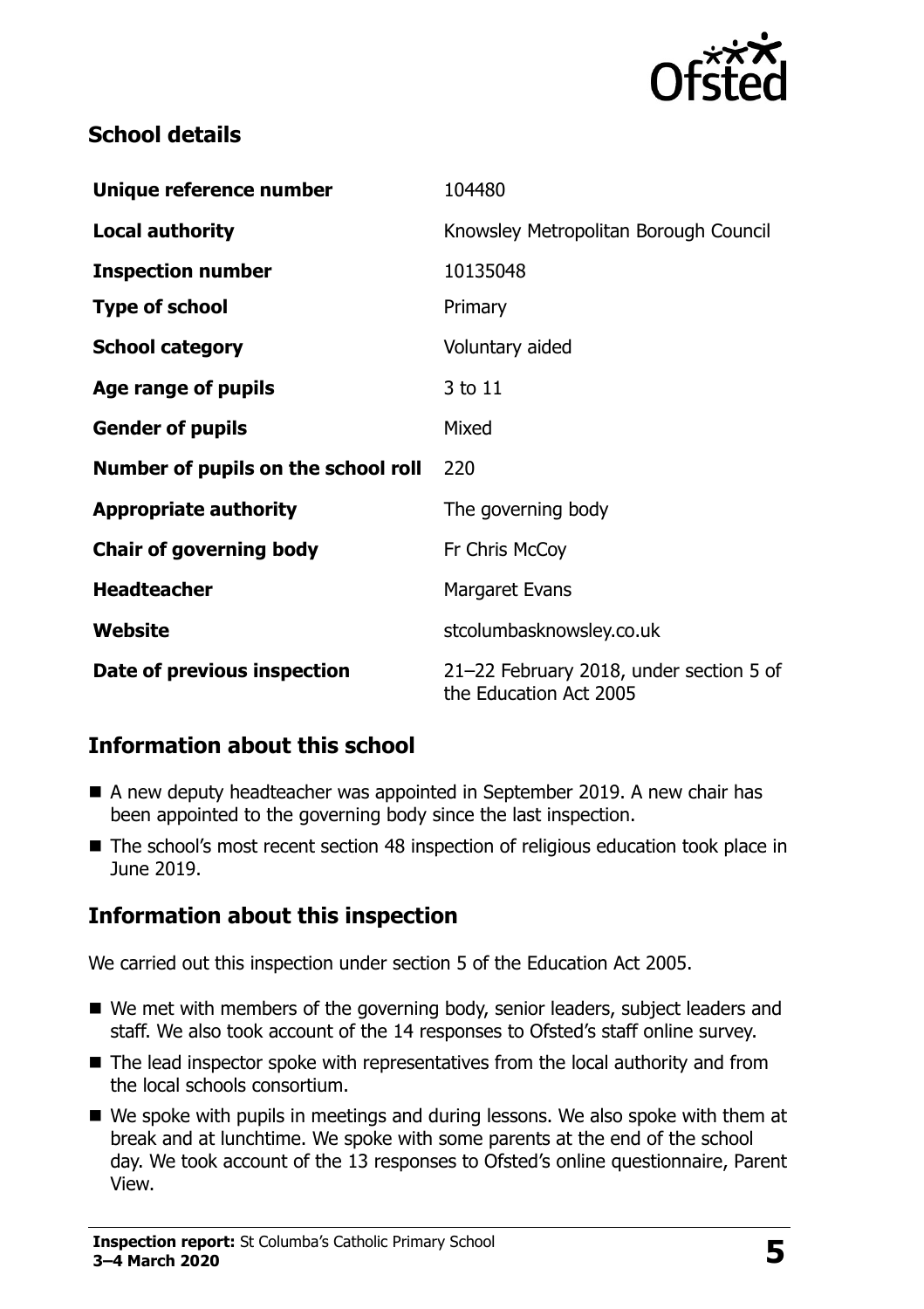

- We checked on safeguarding procedures and leaders' safeguarding and behaviour records. We observed pupils' behaviour around school and considered leaders' attendance information.
- We considered a range of documentation, including leaders' self-evaluation, plans for improvement and reports from the school improvement adviser.
- $\blacksquare$  We considered the following subjects in-depth as part of the inspection: reading, mathematics, science and PE. Inspection activity in these subjects included: evaluation of leaders' curriculum planning; visits to lessons; scrutiny of pupils' work; listening to pupils read; discussions with subject leaders, teachers and teaching assistants and discussions with pupils about their learning in these subjects.
- $\blacksquare$  In addition to subject-focused activity, we checked on the quality of provision in the early years and the implementation of the wider curriculum across the whole school.

#### **Inspection team**

Mavis Smith, lead inspector **Conservation Conservation** Ofsted Inspector

Moira Atkins Ofsted Inspector